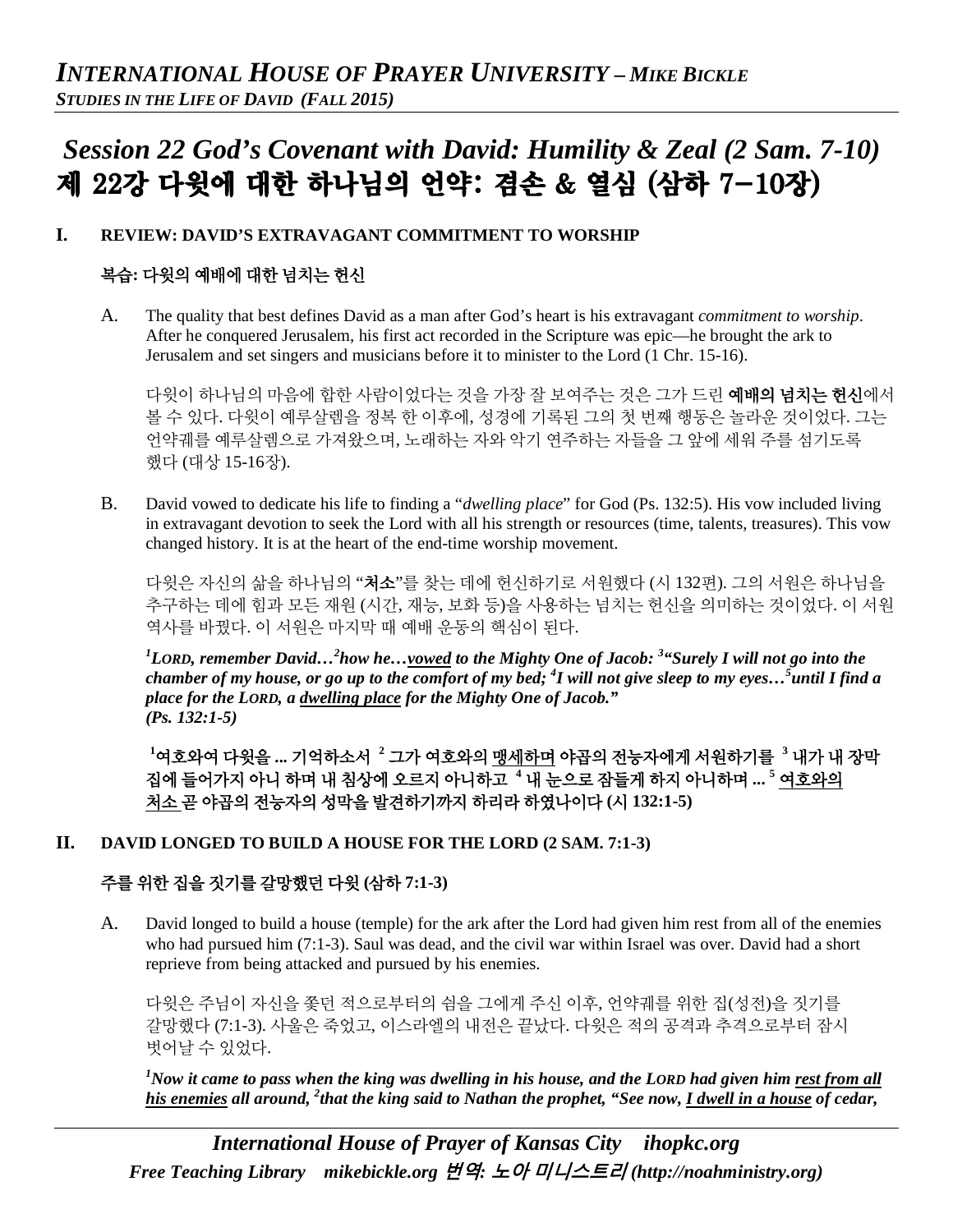*but the ark of God dwells inside tent curtains." 3 Then Nathan said to the king, "Go, do all that is in your heart, for the LORD is with you." (2 Sam. 7:1-3)*

**1** 여호와께서 주위의 모든 원수를 무찌르사 왕으로 궁에 평안히 살게 하신 때에 **<sup>2</sup>** 왕이 선지자 나단에게 이르되 볼지어다 나는 백향목 궁에 살거늘 하나님의 궤는 휘장 가운데에 있도다 **<sup>3</sup>** 나단이 왕께 아뢰되 여호와께서 왕과 함께 계시니 마음에 있는 모든 것을 행하소서 하니라 **(**삼하 **7:1-3)**

B. After David came to throne, he continued to seek God with all of his heart. David had great success in his career without it weakening his spiritual life. He refused to be content with his past victories or with his position as king with honor, wealth, and security that came with it. He refused to draw back to a life of ease and leisure; rather, he lived to see God's glory manifested in his generation.

다윗은 왕위에 오른 이후에도 전심으로 하나님을 구하며 나아갔다. 다윗은 놀라운 업적을 거두면서도 영적인 삶이 약해지지 않았다. 그는 자신의 과거의 승리, 혹은 명예와 부와 안전이 보장되는 왕으로서의 위치에 만족하기를 거절했다. 그는 뒤로 물러나 편안함과 여유로움의 삶을 살기보다, 하나님의 영광이 자신의 세대 가운데 드러나는 것을 보기 위해 살아갔다.

#### **III. THE LORD'S PROMISE TO DAVID: TO ESTABLISH HIS HOUSE (2 SAM. 7:4–17)**

## 다윗에 대한 주님의 약속**:** 그의 집을 세워주심 **(**삼하 **7:4-17)**

A. The Lord spoke to Nathan saying that David was not to build the temple (7:4-7). The Lord promised to build David's house or royal dynasty (7:11). This was the most significant encounter in his life.

주님은 나단에게 다윗은 성전을 짓게 되지 않을 것이라고 말씀하셨다 (7:4-7). 주님은 다윗에게 집을 지어주실 것을, 즉 그의 왕조를 세우실 것을 약속하셨다 (7:11). 이는 다윗의 삶에서 가장 중요한 하나님과의 대면이었다.

*4 But it happened that night that the word of the LORD came to Nathan, saying, 5 "Go and tell My servant David, 'Thus says the LORD: "Would you build a house for Me to dwell in? 6 For I have not dwelt in a house since the time that I brought the children of Israel up from Egypt…7 have I ever spoken a word to anyone from the tribes of Israel…saying, 'Why have you not built Me a house of cedar?"'…11The LORD tells you that He will make you a house. (2 Sam. 7:4-11)*

**4** 그 밤에 여호와의 말씀이 나단에게 임하여 이르시되 **<sup>5</sup>** 가서 내 종 다윗에게 말하기를 여호와께서 이와 같이 말씀하시되 네가 나를 위하여 내가 살 집을 건축하겠느냐 **<sup>6</sup>** 내가 이스라엘 자손을 애굽에서 인도하여 내던 날부터 오늘까지 집에 살지 아니하고 장막과 성막 안에서 다녔나니 **<sup>7</sup> ...** 이스라엘 어느 지파들 가운데 하나에게 내가 말하기를 너희가 어찌하여 나를 위하여 백향목 집을 건축하지 아니하였느냐고 말하였느냐 **<sup>11</sup> ...** 여호와가 또 네게 이르노니 여호와가 너를 위하여 집을 짓고 **(**삼하 **7:4-11)**

B. The Lord made a covenant with David that would result in Messiah coming through his family line (Isa. 9:1- 7; 11:1-16; 16:5; 55:3; Jer. 23:5-6; 30:8; 33:15-26; Ezek. 34:23-24; 37:24-25; Hos. 3:5; Amos 9:11; Zech. 12:7-8). Jesus as king will lead Israel to prosperity and blessing that lasts forever.

주님은 다윗과 언약을 세우셨으며, 이를 통해 그의 자손을 통해 메시아가 나오게 되었다 (사 9:1-7; 11:1-16; 16:5; 55:3; 렘 23:5-6; 30:8; 33:15-26; 겔 34:23-24; 37:24-25; 호 3:5; 암 9:11; 슥 12:7-8). 왕이신 예수님은 이스라엘을 영원한 번영과 축복으로 이끄실 것이다.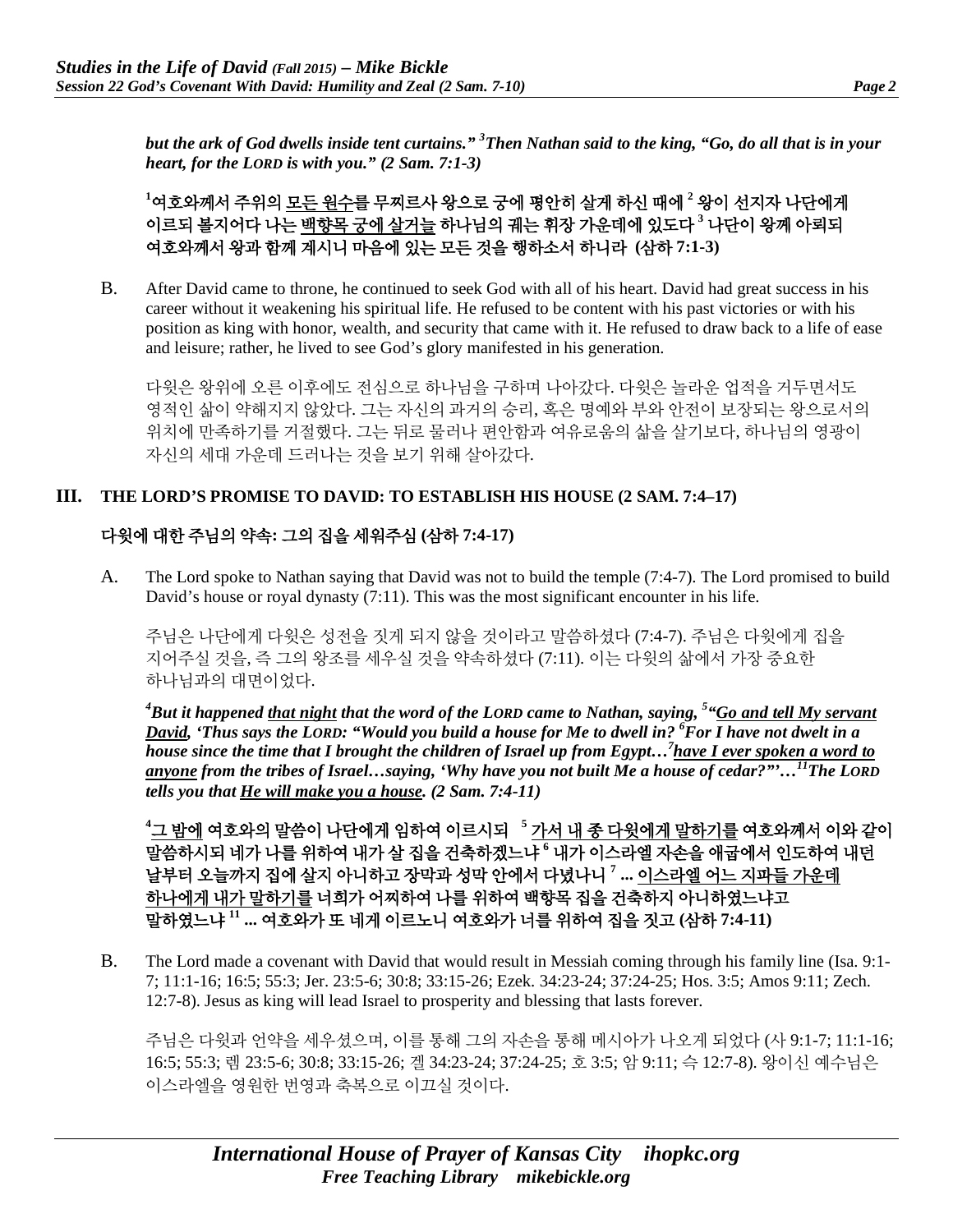C. The Lord promised to establish David's royal dynasty forever through Messiah—Jesus (7:11-17).

주님은 다윗의 왕국을 메시아이신 예수님을 통해 영원히 세우실 것을 약속하셨다 (7:11-17).

*11…the LORD tells you that He will make you a house. 12"When your days are fulfilled and you rest with your fathers, I will set up your seed after you…13He shall build a house for My name… 14I will be his Father, and he shall be My son. If he commits iniquity, I will chasten him with the rod of men and with the blows of the sons of men. 15But My mercy shall not depart from him… 16And your house and your kingdom shall be established forever before you." (2 Sam. 7:11-16)*

**<sup>11</sup> ...** 여호와가 또 네게 이르노니 여호와가 너를 위하여 집을 짓고 **<sup>12</sup>** 네 수한이 차서 네 조상들과 함께 누울 때에 내가 네 몸에서 날 네 씨를 네 뒤에 세워 **<sup>13</sup>** 그는 내 이름을 위하여 집을 건축할 것이요 **... <sup>14</sup>** 나는 그에게 아버지가 되고 그는 내게 아들이 되리니 그가 만일 죄를 범하면 내가 사람의 매와 인생의 채찍으로 징계하려니와 **<sup>15</sup> ...** 내 은총을 **...** 그에게서 빼앗지는 아니하리라 **<sup>16</sup>** 네 집과 네 나라가 내 앞에서 영원히 보전되고 네 왕위가 영원히 견고하리라 하셨다 하라 **(**삼하 **7:11-16)**

D. David understood that one of his deepest longings and most important aspects of his life vision would not happen in his lifetime, yet he continued to labor diligently to prepare the next generation to walk in it. David did not complain or draw back in disappointment that his hopes were deferred.

다윗은 자신의 가장 깊은 갈망 중의 하나와, 그의 삶의 비전의 가장 중요한 부분 중 하나가 자신의 생애에 성취되지 않을 것을 이해하고 있었다. 하지만 그는 다음 세대가 이 가운데 걸어갈 수 있도록 성실하게 계속해서 일해나갔다. 다윗은 자신의 소망의 성취가 더딜지라도 불평하거나 실망하여 뒤로 물러나지 않았다.

E. *I will chasten him*: The Lord promised to discipline David's son with the rod of men—using men to bring trouble to his life and kingdom including men within Israel and enemies outside of the land.

내가 그를 징계하려니와: 주님은 다윗의 아들을 사람의 매로 징계하실 것을, 즉 이스라엘 내부의 사람들과 외부의 대적들을 사용하셔서 그의 삶과 나라 가운데 어려움을 주심으로 징계하실 것을 약속하셨다.

*14Now the LORD raised up an adversary against Solomon, Hadad the Edomite…23God raised up another adversary against him, Rezon…25He was an adversary of Israel all the days of Solomon …26Then Solomon's servant, Jeroboam…also rebelled against the king. (1 Kgs. 11:14-26)*

**<sup>14</sup>**여호와께서 에돔 사람 하닷을 일으켜 솔로몬의 대적이 되게 하시니 **... <sup>23</sup>** 하나님이 또 엘리아다의 아들 르손을 일으켜 솔로몬의 대적자가 되게 **... <sup>25</sup>** 솔로몬의 일평생에 하닷이 끼친 환난 외에 르손이 수리아 왕이 되어 이스라엘을 대적하고 미워하였더라 **<sup>26</sup>** 솔로몬의 신하 느밧의 아들 여로보암이 또한 손을 들어 왕을 대적하였으니 **... (**왕상 **11:14-26)**

F. David was overwhelmed by God's promise to him and responded in humility and faith (7:18-20).

다윗은 그를 향한 하나님의 약속에 압도되었으며, 겸손과 믿음으로 반응했다 (7:18-20).

*18King David went in and sat before the LORD; and he said: "Who am I, O Lord GOD? And what is my house, that You have brought me this far? 19And yet this was a small thing in Your sight, O Lord GOD; and You have also spoken of Your servant's house for a great while to come…" (2 Sam. 7:18-19)*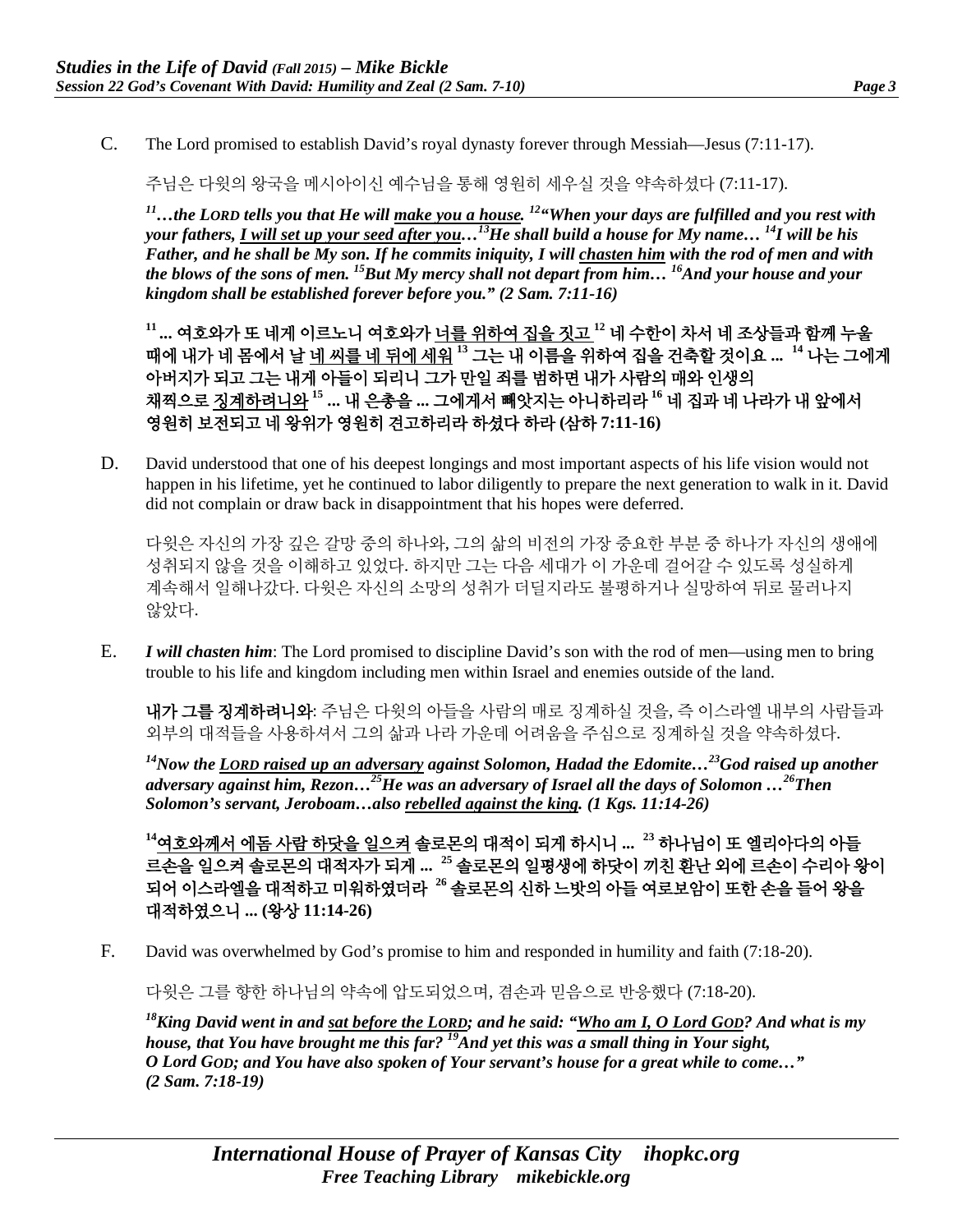**<sup>18</sup>**다윗 왕이 여호와 앞에 들어가 앉아서 이르되 주 여호와여 나는 누구이오며 내 집은 무엇이기에 나를 여기까지 이르게 하셨나이까 **<sup>19</sup>** 주 여호와여 주께서 이것을 오히려 적게 여기시고 또 종의 집에 있을 먼 장래의 일까지도 말씀하셨나이다 **... (**삼하 **7:18-19)**

G. David responded in bold faith asking the Lord to fulfill the promise that He made to him (7:25-29).

다윗은 담대한 믿음으로 주님이 그에게 약속하신 것을 성취하시기를 구했다 (7:25-29).

*25"O LORD God, the word which You have spoken…establish it forever and do as You have said. 26So let Your name be magnified forever…and let the house of Your servant David be established before You. 27For You, O LORD of hosts…have revealed this to Your servant, saying, 'I will build you a house.' Therefore Your servant has found it in his heart to pray this prayer to You. (2 Sam. 7:25-27)*

**<sup>25</sup>**여호와 하나님이여 이제 주의 종과 종의 집에 대하여 말씀하신 것을 영원히 세우셨사오며 말씀하신 대로 행하사 **<sup>26</sup>** 사람이 영원히 주의 이름을 크게 높이시며 **...** 주의 종 다윗의 집이 주 앞에 견고하게 하옵소서 **<sup>27</sup>** 만군의 여호와 이스라엘의 하나님이여 주의 종의 귀를 여시고 이르시기를 내가 너를 위하여 집을 세우리라 하셨으므로 주의 종이 이 기도로 주께 간구할 마음이 생겼나이다 **(**삼하 **7:25-27)**

H. David honored God by believing His promises and then turning them into prayer (7:26). The very heart of prayer is to speak God's promises back to Him in holy, believing, persevering prayer asking for their fulfillment. It honors God when we believe what He says to us (Rom. 4:20).

다윗은 하나님의 약속들을 믿으며, 이를 기도 가운데 올려드림으로 하나님을 높였다 (7:26). 기도의 핵심은 하나님의 약속들을 그분께 다시 거룩한 믿음과 인내의 기도로 올려드리면서 이것이 성취되기를 구하는 것이다. 우리가 하나님께서 우리에게 말씀하신 것을 믿을 때, 이는 주님을 높이는 일이 된다.

*20He [Abraham] did not waver at the promise of God through unbelief, but was strengthened in faith, giving glory to God, 21and being fully convinced that what He had promised He was also able to perform. (Rom. 4:20-21)*

**<sup>20</sup>**[아브라함은] 믿음이 없어 하나님의 약속을 의심하지 않고 믿음으로 견고하여져서 하나님께 영광을 돌리며 **<sup>21</sup>** 약속하신 그것을 또한 능히 이루실 줄을 확신하였으니 **(**롬 **4:20-21)**

I. John the Baptist's father, Zacharias, became mute because he doubted Gabriel's promise. Mary's faith in God to do what seemed impossible honored the Lord (Lk. 1:37-38).

세례 요한의 아버지 사가랴는 가브리엘의 약속을 의심한 것 때문에 말을 할 수가 없게 되었다. 하나님께서 불가능해 보이는 일이라도 행하실 것이라는 마리아의 믿음은 주님을 높이는 일이었다 (눅 1:37-38).

*19And the angel [Gabriel] answered and said to him [Zacharias]…20Behold, you will be mute and not able to speak until the day these things take place, because you did not believe my words…34Mary said to the angel…37For with God nothing will be impossible… 38Behold the maidservant of the Lord! Let it be to me according to your word." (Lk. 1:19-20, 37-38)*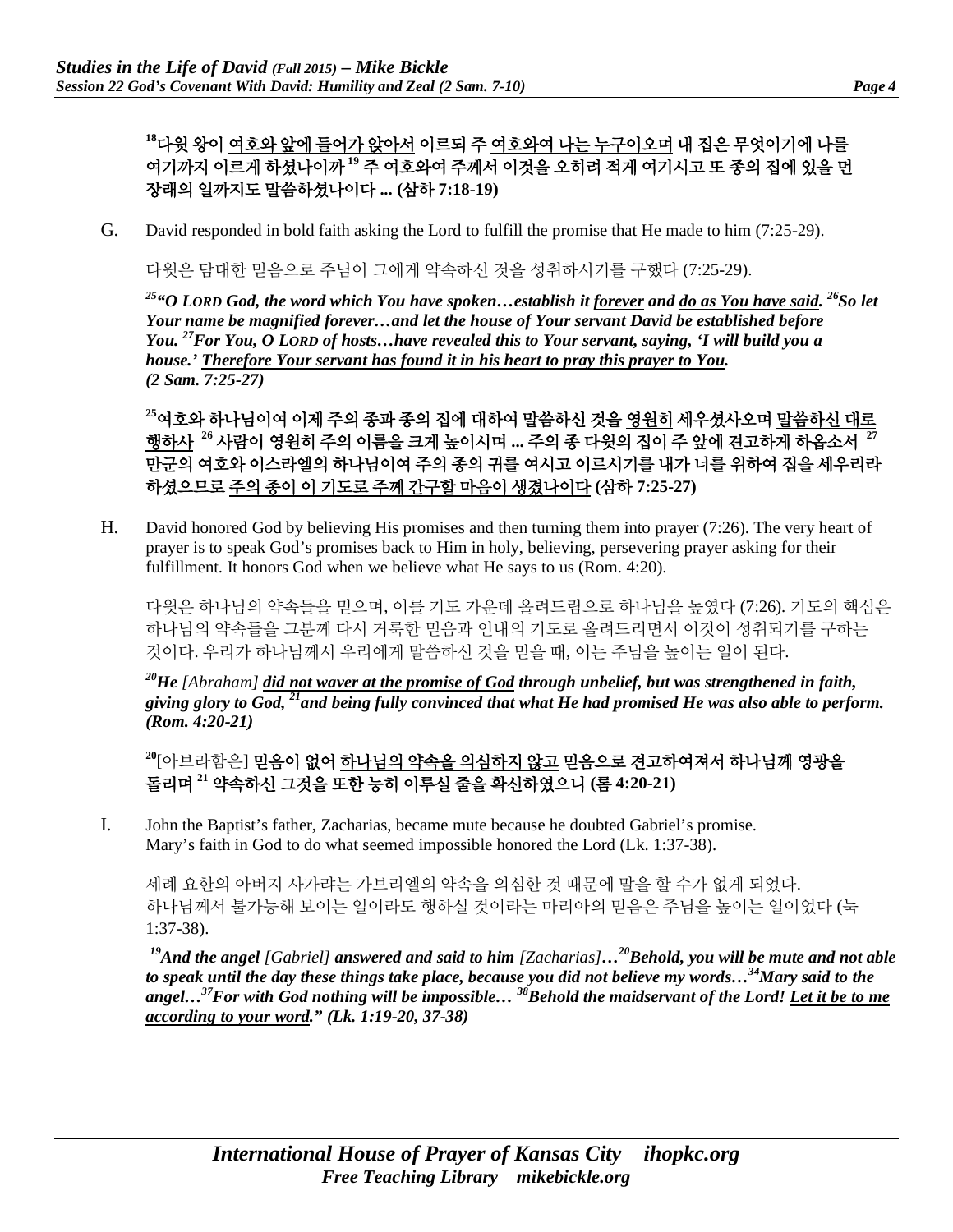**<sup>19</sup>**천사[가브리엘]가 대답하여 이르되 나는 하나님 앞에 서 있는 가브리엘이라 이 좋은 소식을 전하여 네[사가랴]게 말하라고 보내심을 받았노라 **<sup>20</sup>** 보라 이 일이 되는 날까지 네가 말 못하는 자가 되어 능히 말을 못하리니 이는 네가 내 말을 믿지 아니함이거니와 **... <sup>34</sup>** 마리아가 천사에게 말하되 **... <sup>37</sup>** 대저 하나님의 모든 말씀은 능하지 못하심이 없느니라 **<sup>38</sup>** 마리아가 이르되 주의 여종이오니 말씀대로 내게 이루어지이다 하매 천사가 떠나가니라 **(**눅 **1:19-20, 37-38)**

#### **IV. THE LORD GAVE DAVID VICTORY OVER ALL OF HIS ENEMIES (2 SAM. 8:1-14)**

## 주님이 다윗에게 그의 모든 적들에 대한 승리를 주심 **(**삼하 **8:1-14)**

A. After David's success and prosperity (2 Sam. 5-7), he continued to diligently seek the Lord and the increase of His kingdom. The Philistines were the greatest threat to Israel's national security. They were still aggressors against David (5:17-22). David sought to increase the kingdom of Israel against the Philistines to the west, the Moabites to the east, and the Zobahites to the northeast.

다윗이 성공과 번영을 이룩한 이후에 (삼하 5-7장), 그는 계속해서 주님을 성실하게 구하며 그의 왕국을 넓혀나갔다. 블레셋 사람들은 이스라엘 국가의 안전에 가장 큰 위협이 되는 존재였다. 그들은 여전히 다윗을 대적하고 있었다 (5:17-22). 다윗은 서쪽으로는 블레셋을 대적하며, 동쪽으로는 모압을, 북쪽으로는 소바인들을 맞서서 이스라엘 국가를 넓혀나갔다.

*1 After this it came to pass that David attacked the Philistines and subdued them…2 Then he defeated Moab…3 David also defeated Hadadezer the son of Rehob, king of Zobah, as he went to recover his territory at the River Euphrates. (2 Sam. 8:1-3)*

**1** 그 후에 다윗이 블레셋 사람들을 쳐서 항복을 받고 **... <sup>2</sup>** 다윗이 또 모압을 쳐서 그들에게 땅에 엎드리게 하고 **... <sup>3</sup>** 르홉의 아들 소바 왕 하닷에셀이 자기 권세를 회복하려고 유브라데 강으로 갈 때에 다윗이 그를 쳐서 **(**삼하 **8:1-3)**

B. After serving for many years in a very successful ministry, Paul refused to draw back. He continued to press on, seeking to increase the kingdom and to completely fulfill his ministry assignment.

바울을 수년 간의 매우 성공적인 사역을 섬긴 이후에도 뒤로 물러나지 않았다. 그는 계속해서 앞으로 나아갔고, 하나님 나라를 넓혀나가는 것과 그에게 주어진 사역을 완전하게 성취해나가는 일을 계속했다.

*22And see, now I go bound in the spirit to Jerusalem, not knowing the things that will happen to me there, 23except that the Holy Spirit testifies in every city, saying that chains and tribulations await me. 24But none of these things move me; nor do I count my life dear to myself, so that I may finish my race with joy, and the ministry which I received from the Lord Jesus, to testify to the gospel of the grace of God. (Acts 20:22-24)*

**<sup>22</sup>**보라 이제 나는 성령에 매여 예루살렘으로 가는데 거기서 무슨 일을 당할는지 알지 못하노라 **<sup>23</sup>** 오직 성령이 각 성에서 내게 증언하여 결박과 환난이 나를 기다린다 하시나 **<sup>24</sup>** 내가 달려갈 길과 주 예수께 받은 사명 곧 하나님의 은혜의 복음을 증언하는 일을 마치려 함에는 나의 생명조차 조금도 귀한 것으로 여기지 아니하노라 **(**행 **20:22-24)**

*12"…but I press on, that I may lay hold of that for which Christ Jesus has also laid hold of me. 13Brethren…one thing I do, forgetting those things which are behind and reaching forward to those things which are ahead, 14I press toward the goal for the prize of the upward call of God…" (Phil. 3:12-14)*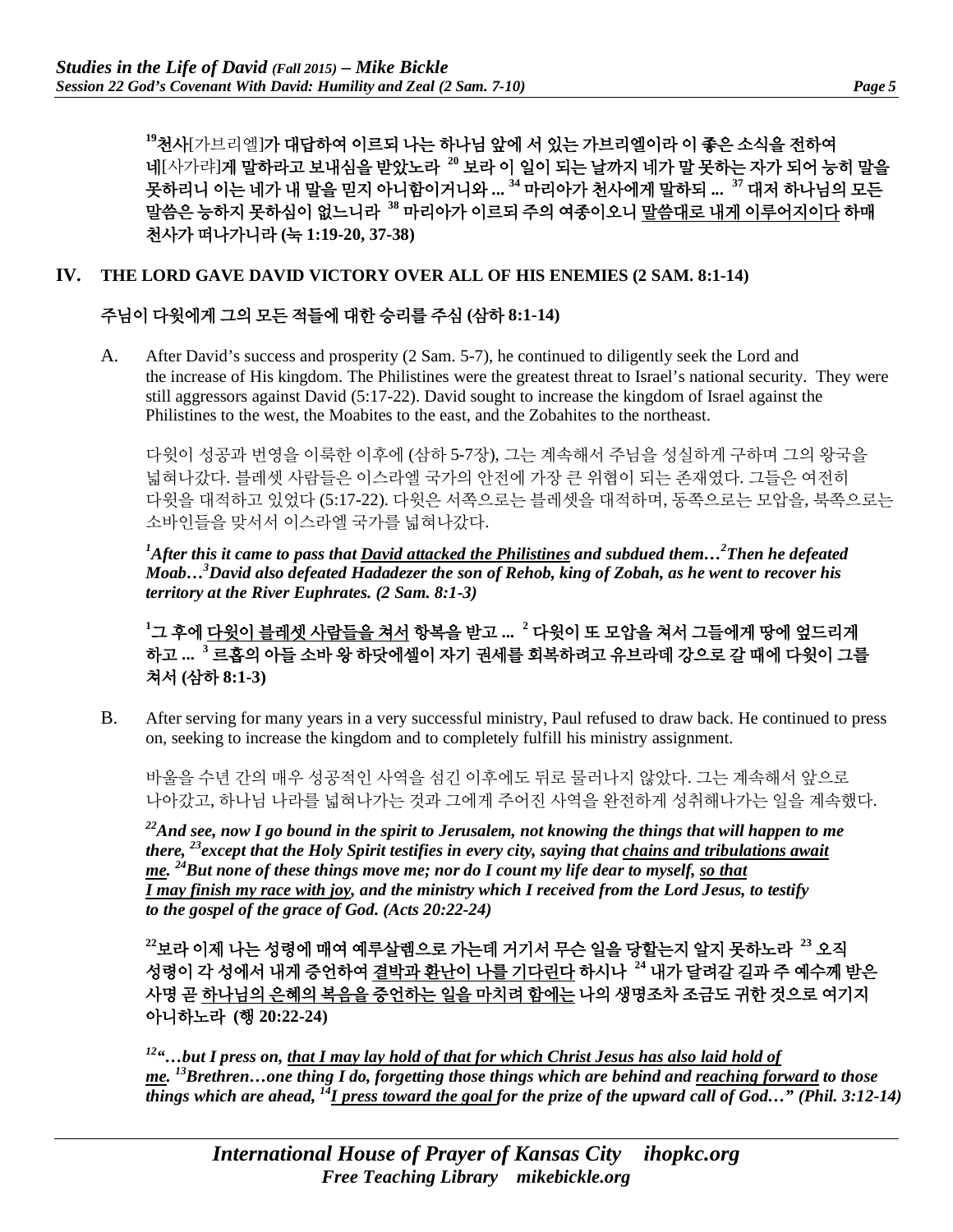## **12...** 오직 내가 그리스도 예수께 잡힌 바 된 그것을 잡으려고 달려가노라 **<sup>13</sup>** 형제들아 나는 아직 내가 잡은 줄로 여기지 아니하고 오직 한 일 즉 뒤에 있는 것은 잊어버리고 앞에 있는 것을 잡으려고 **<sup>14</sup>** 푯대를 향하여 그리스도 예수 안에서 하나님이 위에서 부르신 부름의 상을 위하여 달려가노라 **(**빌 **3:12-14)**

C. David engaged in many battles and recognized the Lord as the source of his victories, wealth, and honor; therefore, he dedicated his money to honor God and see increase in His kingdom (8:11-12).

다윗은 많은 전투에 임했고, 그는 주님이 그의 승리와 부와 명예의 근원인 것을 알았다. 따라서 그는 자신의 재정을 하나님을 높이며 그분의 나라를 넓혀나가는 것에 헌신했다 (8:11-12).

*11King David dedicated these to the LORD, along with the silver and gold that he had dedicated from all the*  nations which he had subdued—<sup>12</sup>from Syria, from Moab, from the people of Ammon, from the *Philistines, from Amalek, and from the spoil of Hadadezer… (2 Sam. 8:11-12)*

**<sup>11</sup>**다윗 왕이 그것도 여호와께 드리되 그가 정복한 모든 나라에서 얻은 은금 **<sup>12</sup>** 곧 아람과 모압과 암몬 자손과 블레셋 사람과 아말렉에게서 얻은 것들과 오바 왕 르홉의 아들 하닷에셀에게서 노략한 것과 같이 드리니라 **(**삼하 **8:11-12)**

#### **V. DAVID'S KINDNESS TO JONATHAN AND MEPHIBOSHETH (2 SAM. 9:1-13)**

## 요나단과 므비보셋에 대한 다윗의 자비

A. This episode in David's life is one of most moving pictures of Jesus as the greater son of David. King David is a type of Christ the King of kings and the gospel truths that magnify God's greatness.

이 사건은 다윗의 삶에서 더 큰 다윗의 자손이신 예수님을 가장 잘 보여주는 예 중 하나이다. 다윗 왕은 왕 중의 왕이신 그리스도의 모형이며, 하나님의 위대하심을 나타내는 복음의 진리를 나타내 보여준다.

B. David faithfully sought to show kindness to Jonathan's house, keeping his promise to him (1 Sam. 18:3; 20:42; 23:18; 24:21-22). With his throne established and the civil war in Israel over, David was in position to keep his oath to Jonathan. As king, no one could force David to be faithful.

다윗은 요나단의 집에 대한 약속을 지키며, 요나단의 집에 자비를 베푸는 일을 충성되게 행했다 (삼상 18:3; 20:42; 23:18; 24:21-22). 다윗은 자신의 왕위가 확고해지고 이스라엘의 내전이 끝나게 되면서, 요나단에 대한 자신의 맹세를 지켜야 하는 위치에 서게 되었다. 다윗은 왕이었기에 그가 충성될 것을 강제로 요구할 수 있는 사람은 아무도 없었다.

*3 The king said, "Is there not still someone of the house of Saul, to whom I may show the kindness of God?" And Ziba said…"There is still a son of Jonathan who is lame in his feet."…. <sup>6</sup> Now when Mephibosheth the son of Jonathan….had come to David, he fell on his face and prostrated himself. Then David said, "Mephibosheth?"… <sup>7</sup> David said to him, "Do not fear, for I will surely show you kindness for Jonathan your father's sake, and will restore to you all the land of Saul your grandfather; and you shall eat bread at my table continually." (2 Sam. 9:3-7)*

**3** 왕이 이르되 사울의 집에 아직도 남은 사람이 없느냐 내가 그 사람에게 하나님의 은총을 베풀고자 하노라 하니 시바가 왕께 아뢰되 요나단의 아들 하나가 있는데 다리 저는 자니이다 하니라 **<sup>6</sup>** 사울의 손자 요나단의 아들 므비보셋이 다윗에게 나아와 그 앞에 엎드려 절하매 다윗이 이르되 므비보셋이여 하니 **... <sup>7</sup>** 다윗이 그에게 이르되 무서워하지 말라 내가 반드시 네 아버지 요나단으로 말미암아 네게 은총을 베풀리라 내가 네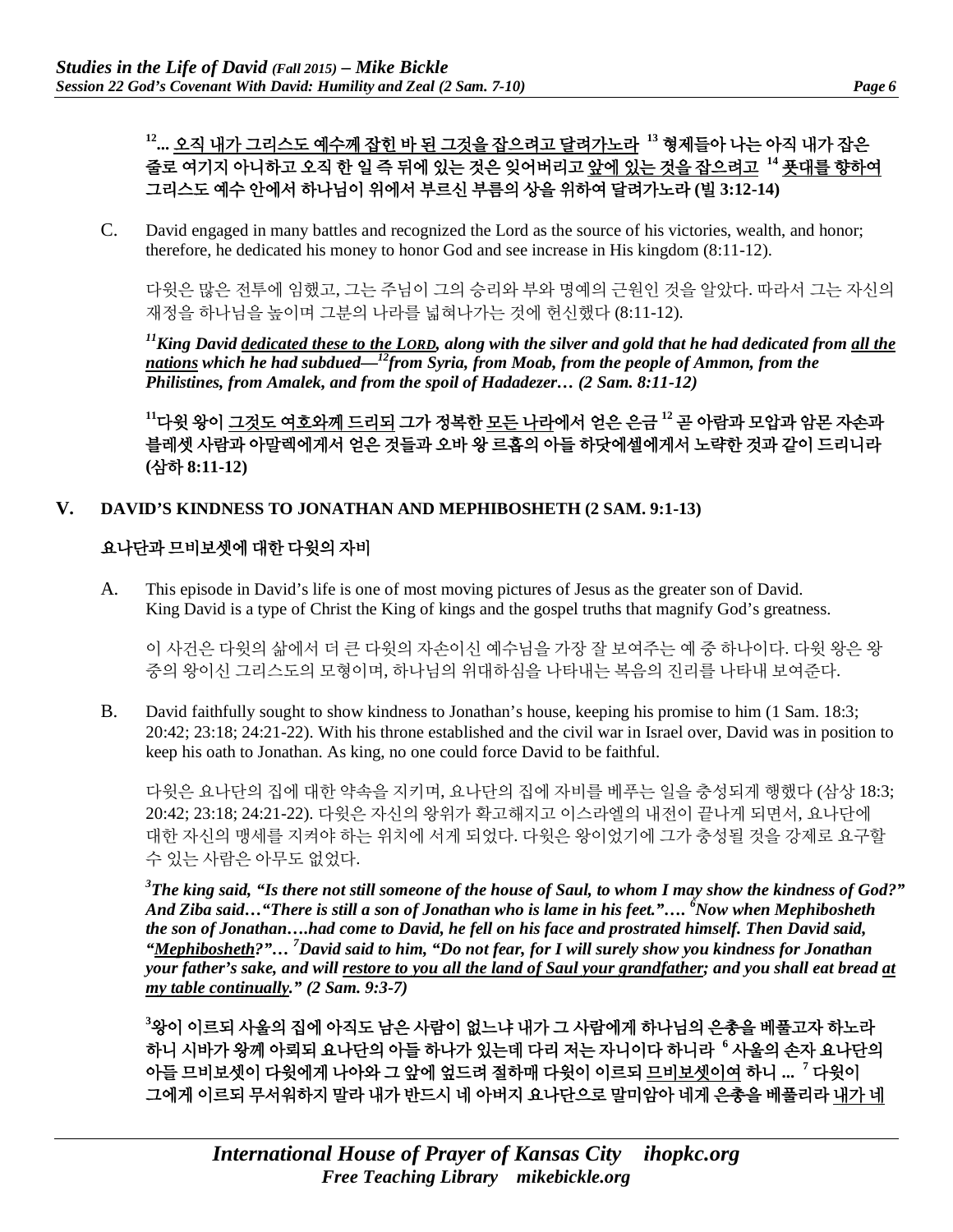# 할아버지 사울의 모든 밭을 다 네게 도로 주겠고 또 너는 항상 내 상에서 떡을 먹을지니라 하니 **(**삼하 **9:3-7)**

C. *Restore all the land*: David restored to Mephibosheth all the land that belonged to Saul (9:7).

모든 밭을 다 네게 도로 주겠고: 다윗은 사울에게 속해 있었던 모든 땅을 므비보셋에게 돌려주었다 (9:7).

#### **VI. DAVID'S KINDNESS TO AND VICTORY OVER THE AMMONITES (2 SAM. 10:1-19)**

## 암몬 족속에 대한 다윗의 자비**,** 그리고 승리 **(**삼하 **10:1-19)**

A. In 2 Samuel 9, David showed kindness to an Israelite; in 2 Samuel 10 he showed kindness to an Ammonite (a type of unbeliever). Both chapters are spiritual pictures of the grace of God. The kindness of Jesus the king is offered in the gospel to everyone (Mt. 28:19; Mk. 16:15). David's mistreated servants picture the many ambassadors of Jesus who is the Son of David.

다윗은 삼하 9장에서 이스라엘 백성들을 향해 자비를 베풀었으며, 삼하 10장에서는 암몬 족속(믿지 않는 자들의 모형)에게 자비를 베푼다. 이 두 장은 모두 하나님의 은혜를 영적으로 보여주고 있다. 왕이신 예수님의 자비하심은 복음을 통해 모든 이들에게 나타났다 (마 28:19; 막 16:15). 다윗이 보냈던 신하들이 홀대를 받은 일은 다윗의 자손이신 예수님께서 보내신 이들을 나타낸다.

B. After David fulfilled his commitment to Jonathan, he sought to show kindness to Hanun, the Ammonite prince whose father, Nahash, king of the Ammonites, had died (10:1-2).

다윗이 요나단에 대한 그의 약속을 지킨 이후에, 죽은 암몬 왕 나하스의 아들 하눈 왕자에게 자비를 베풀려고 했다 (10:1-2).

*1 It happened after this that the king of the people of Ammon died, and Hanun his son reigned in his place. <sup>2</sup> Then David said, "I will show kindness to Hanun the son of Nahash, as his father showed kindness to me." So David sent by the hand of his servants to comfort him concerning his father. And David's servants came into the land of the people of Ammon. (2 Sam. 10:1-2)*

**1** 그 후에 암몬 자손의 왕이 죽고 그의 아들 하눈이 대신하여 왕이 되니 **<sup>2</sup>** 다윗이 이르되 내가 나하스의 아들 하눈에게 은총을 베풀되 그의 아버지가 내게 은총을 베푼 것 같이 하리라 하고 다윗이 그의 신하들을 보내 그의 아버지를 조상하라 하니라 다윗의 신하들이 암몬 자손의 땅에 이르매 **(**삼하 **10:1-2)**

C. The Ammonites had accepted Israel as more powerful nation in the region. Out of respect for the passing of a head of state with whom David had a treaty, he sent a delegation to express sympathy.

암몬 사람들은 이스라엘을 그 지역에서 자신들보다 더 강력한 나라로 인정하고 있었다. 다윗은 조약 관계에 있던 나라의 수장의 죽음을 존중하는 의미에서, 애도를 표하는 대사를 보냈다.

D. David's official delegation was rejected by the Ammonite leaders (10:3-5). They thought that David was sending spies to gain information to overthrow their city, so they insulted David's men. Their actions were a declaration of war against David. The remainder of the chapter records the fighting.

암몬 자손들의 지도자들은 다윗이 보낸 공식 대표단을 거부했다 (10:3-5). 그들은 다윗이 자신들의 도시를 함락시킬 목적으로 정보를 얻기 위해 스파이들을 보냈다고 생각해서 다윗의 부하들을 모욕했다. 그들이 한 행동은 다윗에 대해 전쟁을 선포하는 행동이었다. 이 장의 나머지 부분은 이로 인한 전쟁을 기록하고 있다.